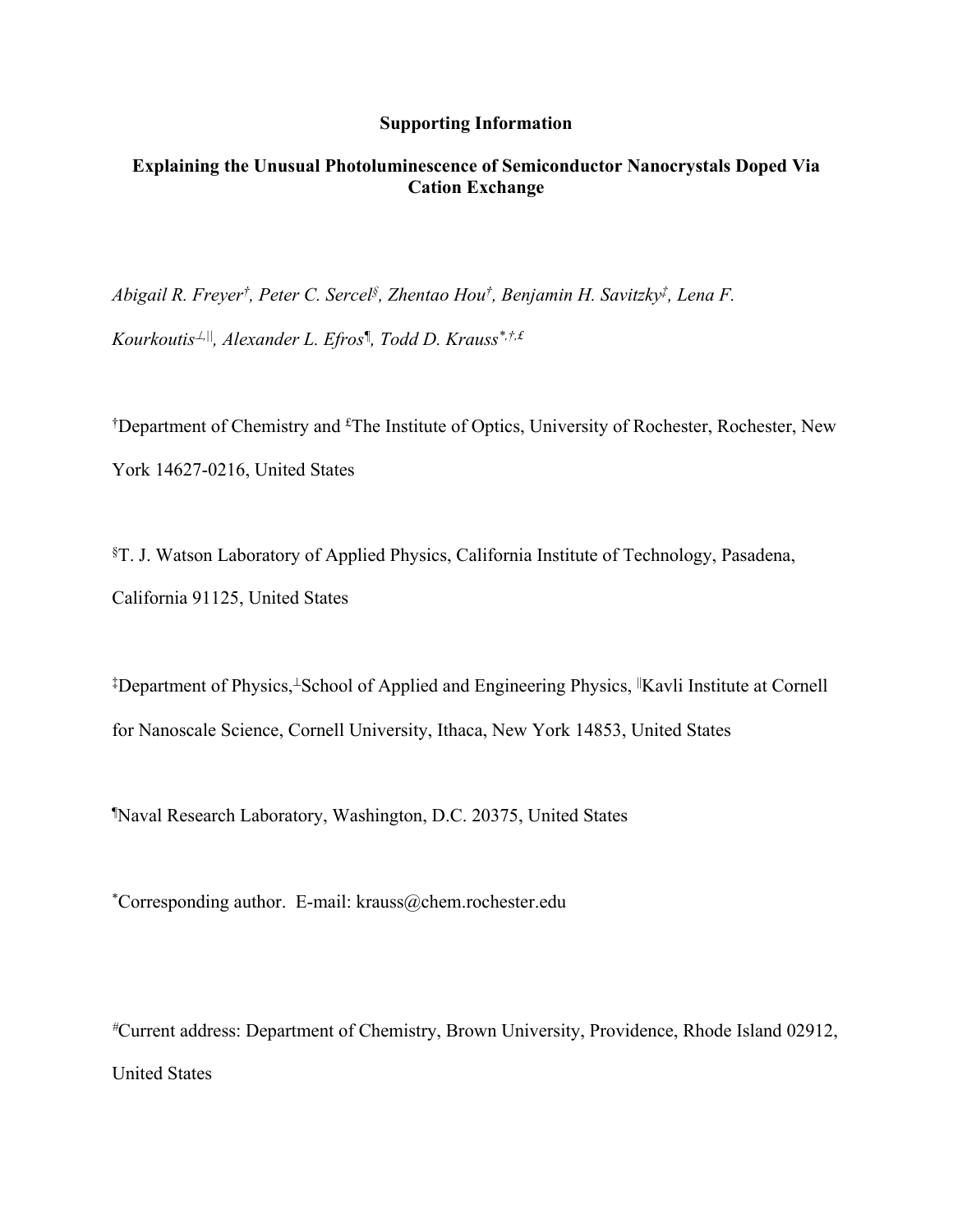# **Supporting Information**

# **1. Materials and Methods**

## A. Chemicals and Substrates

Cadmium oxide (CdO, ≥99.99% trace metal basis), ethanol (solvent grade, 99.5%), hexanes (reagent grade,  $\geq$ 98.5%), lithium nitrate (LiNO<sub>3</sub>), 1-octadecene (ODE, technical grade, 90%), oleic acid (technical grade, 90%), selenium pellets (Se,  $\leq$ 5 nm,  $\geq$ 99.99% trace metal basis), silver nitrate  $(AgNO<sub>3</sub>, 99.9999\%$  trace metal basis), silver perchlorate  $(AgClO<sub>4</sub>,$  anhydrous, 97%), toluene (solvent grade,  $\geq$ 99.5%), trioctylphosphine (TOP, technical grade, 90%), and nitric acid (HNO<sub>3</sub>, TraceSELECT,  $\geq 69.0\%$ ) were purchased from Sigma-Aldrich. Calcium nitrate (Ca(NO<sub>3</sub>)<sub>2</sub>) was purchased from VWR. Polyvinyl butyral (PVB, Butvar B-98) was purchased from Fisher Scientific. Cadmium (Cd, 10 ppm in  $HNO<sub>3</sub>$ ), indium (In, 10 ppm in  $HNO<sub>3</sub>$ ), selenium (Se, 10 ppm in  $HNO<sub>3</sub>$ ), and silver  $(Ag, 10$  ppm in  $HNO<sub>3</sub>$ ) ICPMS standards were purchased from Inorganic Ventures. All chemicals were used as delivered without further purification. Highly oriented pyrolytic graphite (HOPG, grade SPI-2) was purchased from SPI Supplies.

## B. Synthesis of CdSe Nanocrystals

CdSe NCs were made with known synthesis procedures.<sup>1,2</sup> A 0.2 M cadmium oleate precursor was made adding CdO (3.18 g, 24.8 mmol), ODE (90 mL, 280 mmol), and oleic acid (34.5 mL, 108 mmol) together in a 250-mL round bottom flask. With condenser, stirring, and under  $N_2$  flow, the reaction flask was heated to 220°C for about one hour until everything was dissolved. The flask was cooled until the solution became a white, waxy solid. A 1 M trioctylphosphine selenide (TOPSe) precursor was made by dissolving Se pellets  $(0.7896 \text{ g}, 10 \text{ mmol})$  in TOP  $(10 \text{ mL}, 22 \text{ mmol})$  in a N<sub>2</sub>filled glovebox. The reaction mixture was heated to  $60^{\circ}$ C with stirring until dissolved.

For the NC synthesis, the cadmium oleate precursor was melted at approximately  $60^{\circ}$ C under N<sub>2</sub> with stirring. In a 100-mL flask, 0.2 M cadmium oleate (30 mL, 6 mmol) and ODE (20 mL, 62 mmol) were heated to 270°C under  $N_2$  with stirring. Once at 270°C, 1 M TOPSe (2 mL, 2 mmol) was injected rapidly. Immediately following TOPSe injection, the reaction temperature was set to 220°C and the NCs were allowed to grow for 6 minutes. After 6 minutes, the NC solution was cooled to room temperature. This synthesis consistently produced CdSe NCs with an average diameter of 2.9- 3.2 nm.

To ensure the removal of excess ligands and to redisperse in an alternate solvent, a rigorous washing procedure was followed. The NCs were washed by precipitation in ethanol with centrifugation. The NCs were redispersed in hexanes and the precipitation step was repeated two additional times with final redispersion of the NCs in toluene.

## C. Doping of CdSe Nanocrystals with Cations

The CdSe NCs were doped with Ag<sup>+</sup> ions following the cation exchange doping procedure established by Sahu *et al.*<sup>3</sup> Samples with a range of Ag amounts added were prepared in order to study the effects of dopant concentration. In order to do this, the concentration of the washed NC solution was determined from the absorbance following the method described by Yu *et al*. 4 From this concentration and the assumed composition of the CdSe unit cell, the Cd concentration was calculated. Ag was added in different Ag:Cd ratios based on this calculated Cd concentration to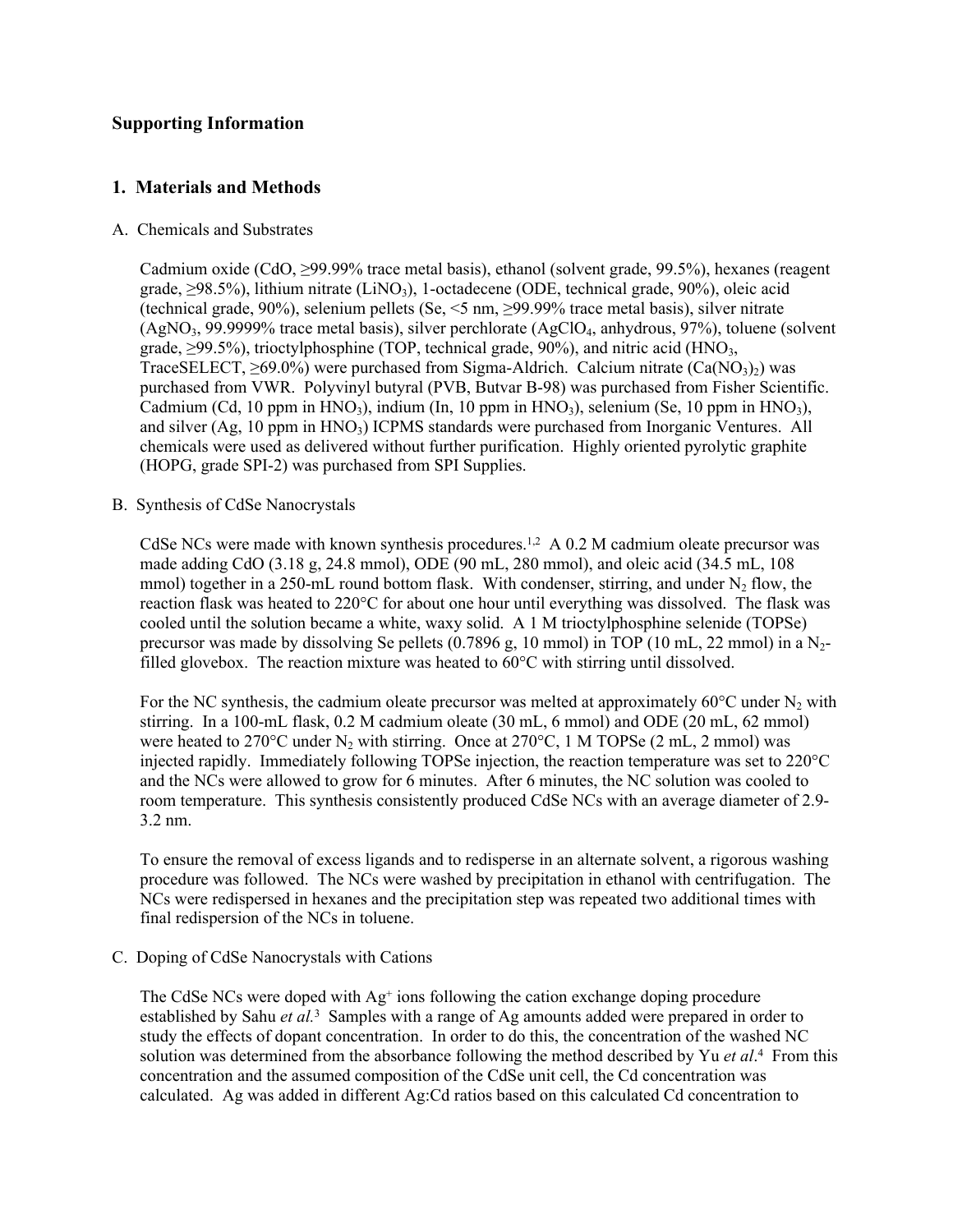create the range of dopant concentrations. AgNO<sub>3</sub> was used as the Ag precursor; 0.1 M and 0.02 M AgNO<sub>3</sub> solutions in ethanol were prepared and used for the doping. The different AgNO<sub>3</sub> concentrations were used in order to keep the added volume of the ethanolic solution approximately constant and to maintain a similar end volume.

For the doping procedure, an oil bath was heated to 60°C on a stir plate. Vials with the NC toluene solution were placed in the oil bath with stirring. After 5 minutes, time to let the temperature of the NC solution to equilibrate, TOP was added, in the volume of 5% of the initial NC solution volume. Precisely 30 seconds later, the AgNO<sub>3</sub> in ethanol was added (volume and concentration depending on the desired Ag:Cd ratio). One minute later, ethanol was added (2.5x the original NC solution volume) in order to quench the cation exchange doping reaction. Three minutes later, the solution was centrifuged to allow for NC precipitation. The resulting NCs were dispersed in toluene (volume equal to the original NC solution volume). Typically, this doping procedure was carried out on a NC solution volume of 3-4 mL.

For the introduction of the additional ions studied, an identical doping process to that with Ag was followed. The sole difference was the introduction of the other salt solutions (LiNO<sub>3</sub>, Ca(NO<sub>3</sub>)<sub>2</sub>, and  $AgClO<sub>4</sub>$  all in ethanol) instead of the AgN $O<sub>3</sub>$  in ethanol. These salts were chosen in order to study the effects of introducing a different  $+1$  cation, doping with a  $+2$  cation, and doping in the presence of a different anion, respectively. The  $Li^+$  and  $Ca^{2+}$  cations were also chosen because of their solubility in ethanol, the solvent used for the  $AgNO<sub>3</sub>$  doping, and because of their fairly comparable ionic radii to that of Ag<sup>+</sup> . 5 Similar concentrations of these salt solutions were used. All samples were kept in vials wrapped in parafilm and stored in the dark.

### D. Sample Characterization

Ultraviolet-visible (UV-Vis) absorption spectrophotometry, fluorescence spectroscopy, time correlated single photon counting (TCSPC), high angle annular dark field-transmission electron microscopy (HAADF-TEM), inductively coupled plasma-mass spectrometry (ICP-MS), X-ray diffraction (XRD), and atomic and electrostatic force microscopies (AFM and EFM) were used to characterize the size, composition, and optical and electrostatic properties of the doped NCs.

Optical characterization was performed on NCs dispersed and diluted in toluene in a 1 cm path length quartz cuvette. Absorption spectra were obtained using a PerkinElmer Lambda 950 UV/VIS spectrophotometer. Photoluminescence (PL) spectra were collected using a home-built fluorometer system with a 450 W xenon arc lamp source coupled to an excitation SpectraPro 150 monochromator. A photomultiplier tube (PMT) was used for emission detection with an emission SpectraPro 300i monochromator every 1 nm with an integration time of 100 ms. The excitation wavelength was 480 nm for all of the PL spectra obtained.

TCSPC was used to measure the PL lifetimes. For this measurement, approximately 10 μL of a diluted sample solution was dropped onto a glass coverslip. The sample was photoexcited with a 488 nm diode laser with a circularly polarized beam and repetition rate of 2.5 MHz. A neutral density filter wheel was used to maintain a photon flux low enough to provide less than 0.2 photoexcited excitons per NC per pulse. A Si avalanche photodiode with a timing resolution of less than 50 ps was used to detect the NC PL. The instrument response function was measured from residual scattering of the laser beam. PL decay curves were analyzed using FluoFit software and fitted with a biexponential decay of the form  $I(t) = A_1 e(-\frac{t}{\tau_1}) + A_2 e(-\frac{t}{\tau_2})$ . The average lifetime  $\tau$  was calculated using  $\left(\frac{t}{\tau_1}\right) + A_2 e \left(-\frac{t}{\tau_2}\right)$  $\frac{1}{\tau_2}$ ). The average lifetime  $\tau$  was calculated using  $\tau =$  $\frac{A_1 \tau_1^2 + A_2 \tau_2^2}{A_1 \tau_1 + A_2 \tau_2}$  and the amplitude weighted lifetime was calculated as  $\tau_{aw} = A_1 \tau_1 + A_2 \tau_2$  where  $A_1 \tau_1$  is the  $\frac{1}{A_1\tau_1 + A_2\tau_2}$  and the amplitude weighted lifetime was calculated as  $\tau_{aw} = A_1\tau_1 + A_2\tau_2$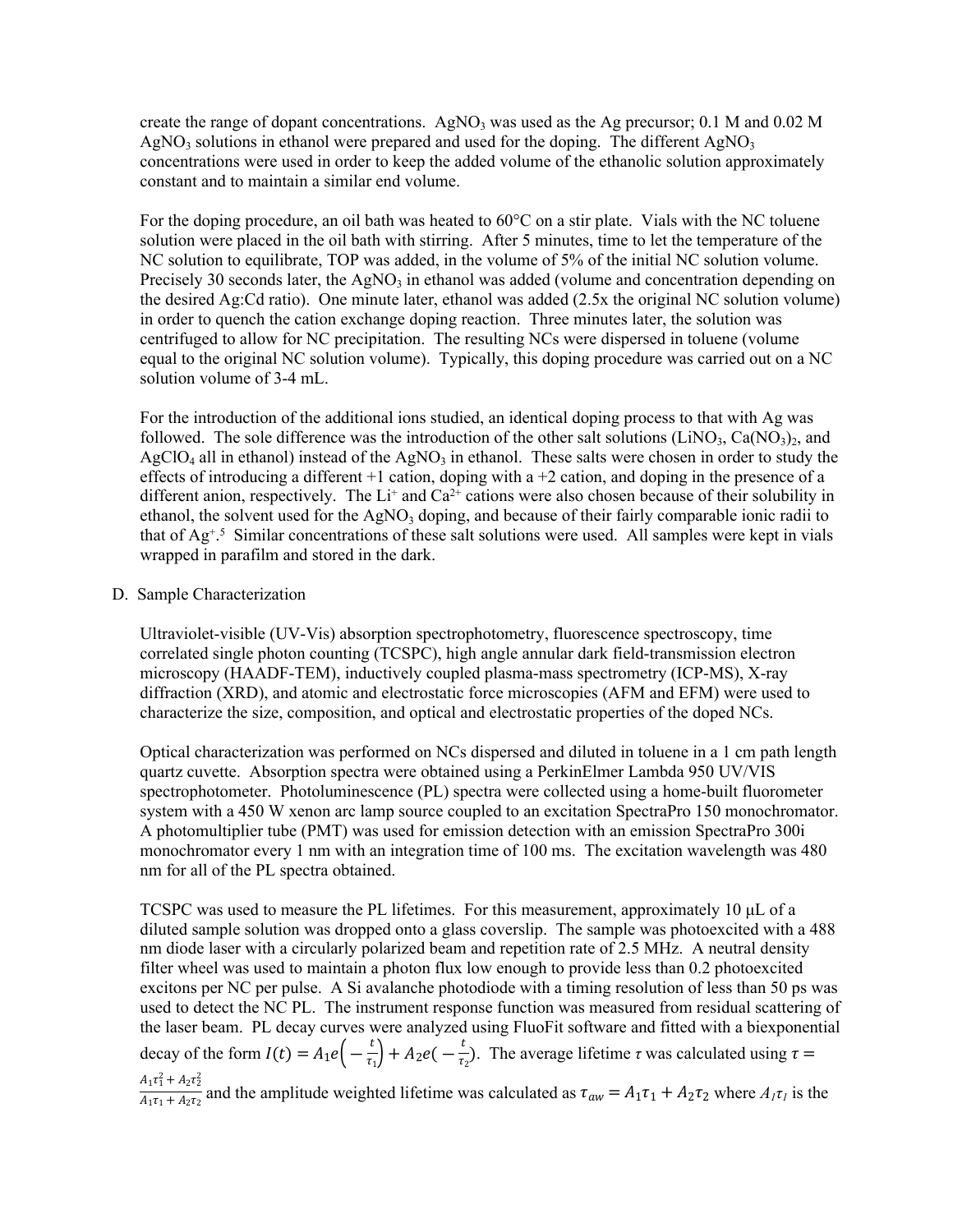integrated intensity of light that decay for the time  $\tau_l$ . The radiative and non-radiative rates were calculated as  $k_{rad} = \frac{Q\bar{Y}}{100 \times \tau}$  and  $k_{nr} = \frac{1}{\tau} - k_{rad}$ , respectively, where QY is the quantum yield  $\frac{Q\bar{Y}}{100 \times \tau}$  and  $k_{nr} = \frac{1}{\tau} - k_{rad}$ . determined experimentally.

In order to clean up the sample for HAADF-TEM imaging, the NC solutions were washed by precipitation with ethanol and redispersion in hexanes an additional three times. The final NC solutions used for spotting were in hexanes. Samples were drop cast onto TEM grids with an ultrathin, nominally 2-3 nm amorphous carbon support layer. Imaging was performed on an aberration-correct FEI Titan operating in HAADF-STEM mode at an accelerating voltage of 60 keV and with a 21 mrad convergence semi-angle. To minimize sample contamination, data was acquired under in-situ liquid nitrogen cooling. To account for stage instabilities introduced by cryogenic cooling and obtain high SNR atomic resolution images, fast acquisition image stacks were obtained, aligned, and averaged.<sup>6</sup>

ICP-MS analysis was performed with an Agilent 7900 ICP-MS system. For calibration, the sample data was compared to intensities of four separate single-element standards, Ag, Cd, Se, and In, purchased from Inorganic Ventures. <sup>115</sup>In was used as an internal standard. For ICP-MS, the samples were prepared first by precipitating out the NCs by adding ethanol and centrifuging (after multiple successive precipitation/redispersion washing steps). The NCs were allowed to dry and then the NC pellet was digested in spectroscopy-grade concentrated nitric acid. The NC nitric acid solution was diluted, resulting in a  $\sim$ 2% nitric acid solution with  $\leq$ 10 ppm concentrations of Cd, Se, and Ag. The Ag:Cd ratio was determined using the ratio of the respective concentrations for each solution. The Ag/NC concentration was then estimated by comparing the atomic density of Cd within a CdSe crystal of known size, as determined through TEM and absorption spectra, with the total amount of Cd present, as determined through ICP-MS. Note that this technique only provides an ensemble average  $Ag/NC$  concentration and not information about a specific NC nor the distribution of Ag among NCs.

For XRD measurements, the NC toluene solution was dropped onto a low background quartz holder and the toluene was allowed to evaporate. This process was repeated a number of times to get a film of NCs on the holder. The instrument used was a PANalytical Multi Purpose Diffractometer (MPD) consisting of a PW1830 controller and PW3020 goniometer. Cu radiation was used at 40 kV and 30 mA.

E. Electrostatic Force Microscopy Measurements

*EFM sample preparation*: A thin layer of PVB was coated onto the surface of the HOPG substrate by spin coating 30 μL of a 0.05% PVB in toluene solution for 60 seconds at 3000-4000 rpm. A dilute QD solution (in toluene) was then spin coated, again 30 μL for 60 seconds at 3000-4000 rpm.

AFM and EFM images were obtained at room temperature with an Asylum MFP-3D-BIO AFM inside an acoustic hood purged with  $N_2$  to <17% relative humidity using the Asylum Research Version 12 software. Olympus-made AC240TM-R3 titanium-platinum-coated silicon cantilevers with spring constants of  $\sim$  1.2-1.8 N/m from Asylum Research were used at their resonant frequencies of 62-71 kHz. In order to obtain topographical AFM images and electrostatic EFM images simultaneously, the microscope made two passes for each scan. Two lock-in amplifiers were used to simultaneously measure the  $\Delta v(\omega)$  and  $\Delta v(2\omega)$  signals. Typical parameters were:  $V_{ac} = 3$  V peak-topeak,  $\omega$  = 400 Hz, lock-in time constant = 3 ms, scan rate = 0.75 Hz per line, and lift-height  $\bar{z}$  = 5-8 nm. The acquisition time for a complete image was approximately 11 minutes. Images were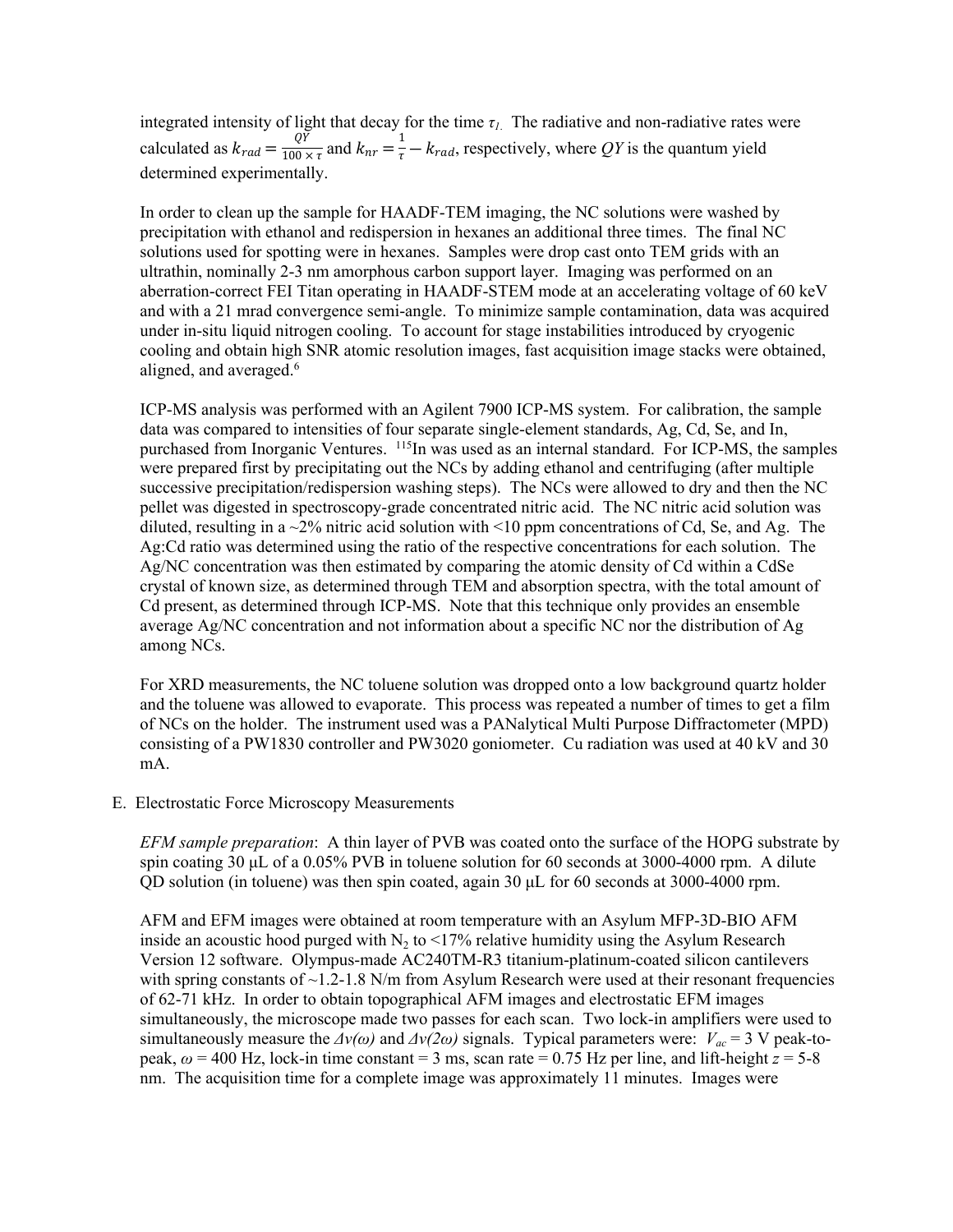recorded such that  $V_{dc} = -\phi$  (typically,  $|V_{dc}|$  < 0.7 V). Curve fitting and image analysis were performed with Igor Pro 6.3.7.2 and calculations were performed with Wolfram *Mathematica* 10.

### **2. Electrostatic Force Microscopy Explanation**

### A. Equations and theory

EFM measures electrostatic forces between a conductive cantilever and conductive substrate in a modified AFM experiment. EFM consists of two passes of a line scan, a first pass equal to a normal AFM pass and a second pass with the tip lifted off the surface and scanned with an applied voltage.<sup>7,8</sup> The attractive force between the cantilever and the substrate with the applied voltage is proportional to the square of the voltage difference between the cantilever and the substrate.

$$
F = \frac{1 \partial C}{2 \partial z} V^2 \tag{S1}
$$

The application of a sinusoidal voltage,  $V=V_{dc}+V_{ac}sin(wt)$ , results in an electrostatic attraction with components at zero frequency, at the frequency of the applied voltage, *ω*, and at twice that frequency, *2ω*. With lock-in amplification, the components of the force on the tip at *ω* and *2ω*, the capacitive and Coulombic forces, respectively, can be determined:<sup>9,10</sup>

$$
F(\omega) = \left(\frac{\partial C}{\partial z}(V_{dc} + \phi) + \frac{QC}{4\pi\epsilon_0(z+R)^2} + \frac{Q_1C}{4\pi\epsilon_0\left(z+R+\frac{2h}{\epsilon_1}\right)^2} + \frac{\partial CQ_2}{\partial z C}\right)V_{ac}
$$
(S2)

$$
F(2\omega) = \frac{\partial CV_{ac}^2}{\partial z \ 4}.\tag{S3}
$$

The EFM tip is modeled as a cone with a sphere end with radius *R*. *C* is the capacitance between the EFM tip and the substrate, *z* is the separation between the insulator surface and the bottom of the EFM tip, and  $\phi$  is the contact potential difference between the tip and the substrate. The samples consist of a metallic highly oriented pyrolitic graphite substrate with the nanocrystals atop a thin insulator layer with thickness *h* and dielectric constant  $\varepsilon_l$ .  $Q_l$  and  $Q_2$  are induced charges on the metallic substrate and the EFM tip, and assuming a parallel plate geometry between the tip and substrate,

$$
Q_1 = -Q \frac{z}{\left(\frac{h}{\epsilon} + z\right)}\tag{S4}
$$

$$
Q_2 = -Q\left(1 - \frac{z}{\binom{h}{\epsilon} + z}\right). \tag{S5}
$$

An oscillating AFM tip is effectively a simple harmonic oscillator in a force field, and as such, its resonant frequency  $is^{8,10}$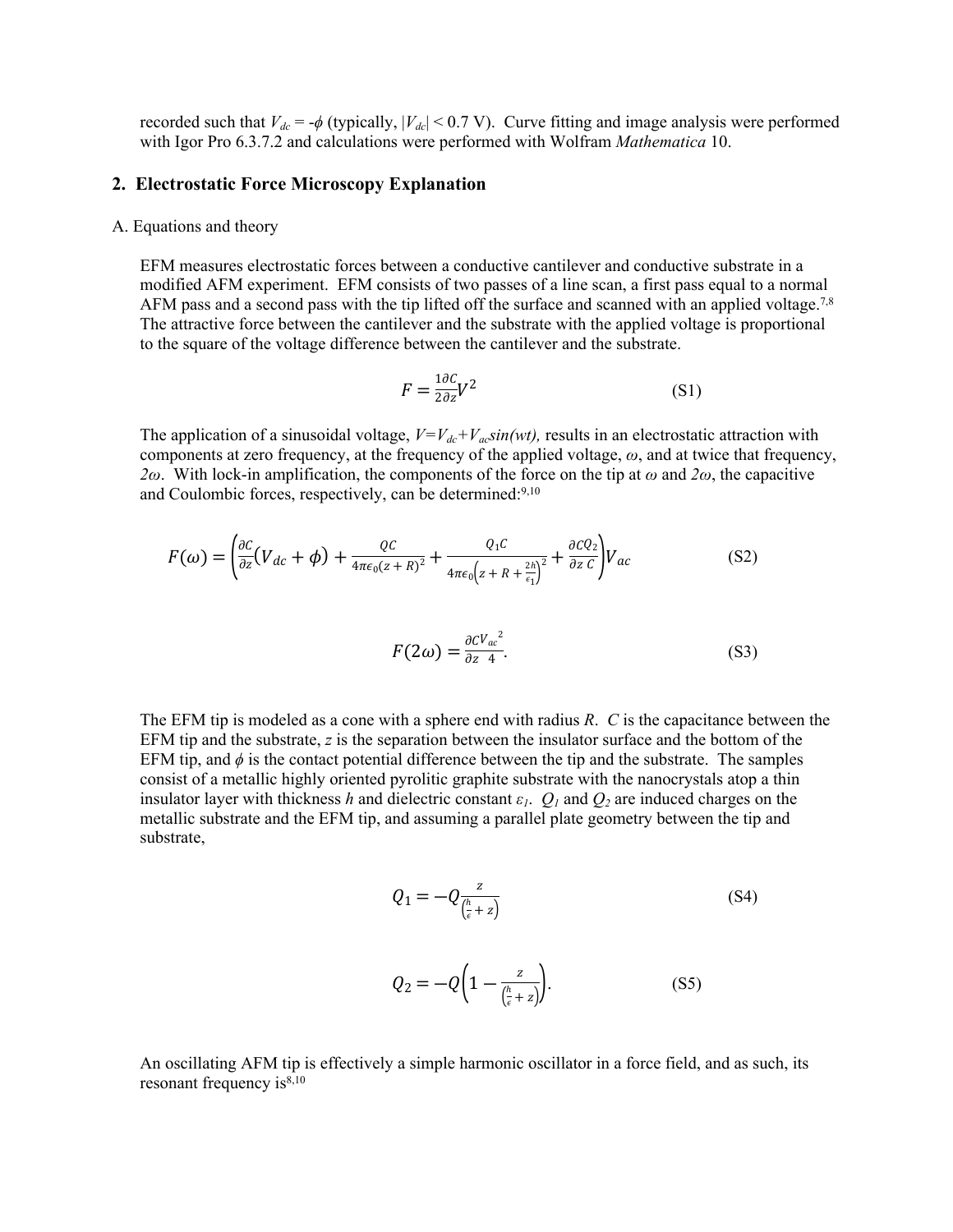$$
\nu = \nu_0 \sqrt{1 - \frac{1 \partial F}{\kappa \partial z}}
$$
 (S6)

where  $\kappa$  is the cantilever spring constant and  $v_0$  is the natural resonance frequency. With small force gradients, such that  $\Delta v = v - v_0 \ll v$ , v can be approximated by the first two terms of the Taylor expansion in dF/dz and the change in resonant frequency is

$$
\Delta v = \frac{-\nu \partial F}{2\kappa \partial z}.
$$
 (S7)

With no sample present, EFM can be used to measure the capacitance of the tip-substrate system, which, with its derivatives, is needed for an absolute determination of  $Q^{(8,10)}$  Taking the derivative of equation (S2) with no charges present and inserting it into equation (S7) gives

$$
\frac{\partial^2 C}{\partial z^2} = \frac{-2\kappa \Delta v(\omega)}{(V_{dc} + \phi)V_{ac} \quad \nu}
$$
 (S8).

From this equation, the capacitance between the EFM tip and the substrate can be obtained by holding *Vac* and *Vdc* fixed.

The capacitance of the tip-substrate system can be measured and subsequently used to determine the surface charge,  $Q$ , from the measured force gradient on the tip at  $\omega$ <sup>11</sup>. Dielectric properties can be determined by fitting the measured force on the cantilever at  $2\omega$ <sup>10</sup> EFM allows for the facile determination of the dielectric constants and surface charges of individual NCs. The response of the oscillating cantilever at twice the frequency of the applied voltage, *Δν(2ω)*, yields the capacitive force information from which the dielectric constant can be determined. An increase in magnitude in the presence of a NC is expected due to the larger dielectric constant of CdSe compared to the surroundings. Similarly, the response of the cantilever at the frequency of the applied voltage, *Δν(ω)*, measures local electrostatic potential variations and allows for determination of the charge magnitude. For a charge image, with *Vdc* set to zero out the contact potential difference, three types of behavior are possible: an increase or decrease in the measured Coulombic force corresponding to a positive or negative charge, respectively, or a static force corresponding to a neutral NC.

B. Cantilever-substrate capacitance

In order to use EFM and the given equations to calculate the charges and dielectric constants of the NCs studied, the capacitance needs to be determined. Experimentally holding  $V_{ac}$  and  $V_{dc}$  fixed and putting the measured  $\Delta v(\omega)$  as a function of *z* into equation (S8), the second derivative of the capacitance between the EFM tip and the substrate was obtained. The experimental data was fit to a sphere-cone capacitor model as described by Cherniavskaya *et al.<sup>8</sup>* , given in equations (S9) through (S11) and shown in Figure S1. In the given equations,  $\rho$  is the tip radius and  $\theta$  is the cone angle. The terms  $\alpha$  and  $\beta$  describe contributions of the tip radius and cone angle, respectively:

$$
\alpha = \ln\left(1 + \sqrt{\frac{z^2}{\rho^2} + \frac{2z}{\rho}} + \frac{z}{\rho}\right)
$$
 and  $\beta = \ln\left(\frac{1 + \cos\theta}{1 - \cos\theta}\right)$ . The total sphere-cone model fit was integrated in

order to determine the capacitance of the EFM capacitor, which was in turn used to calculate both the charge and dielectric constant of the various NCs studied using the equations given above.

$$
C_{total} = C_{sphere} + C_{cone}.
$$
 (S9)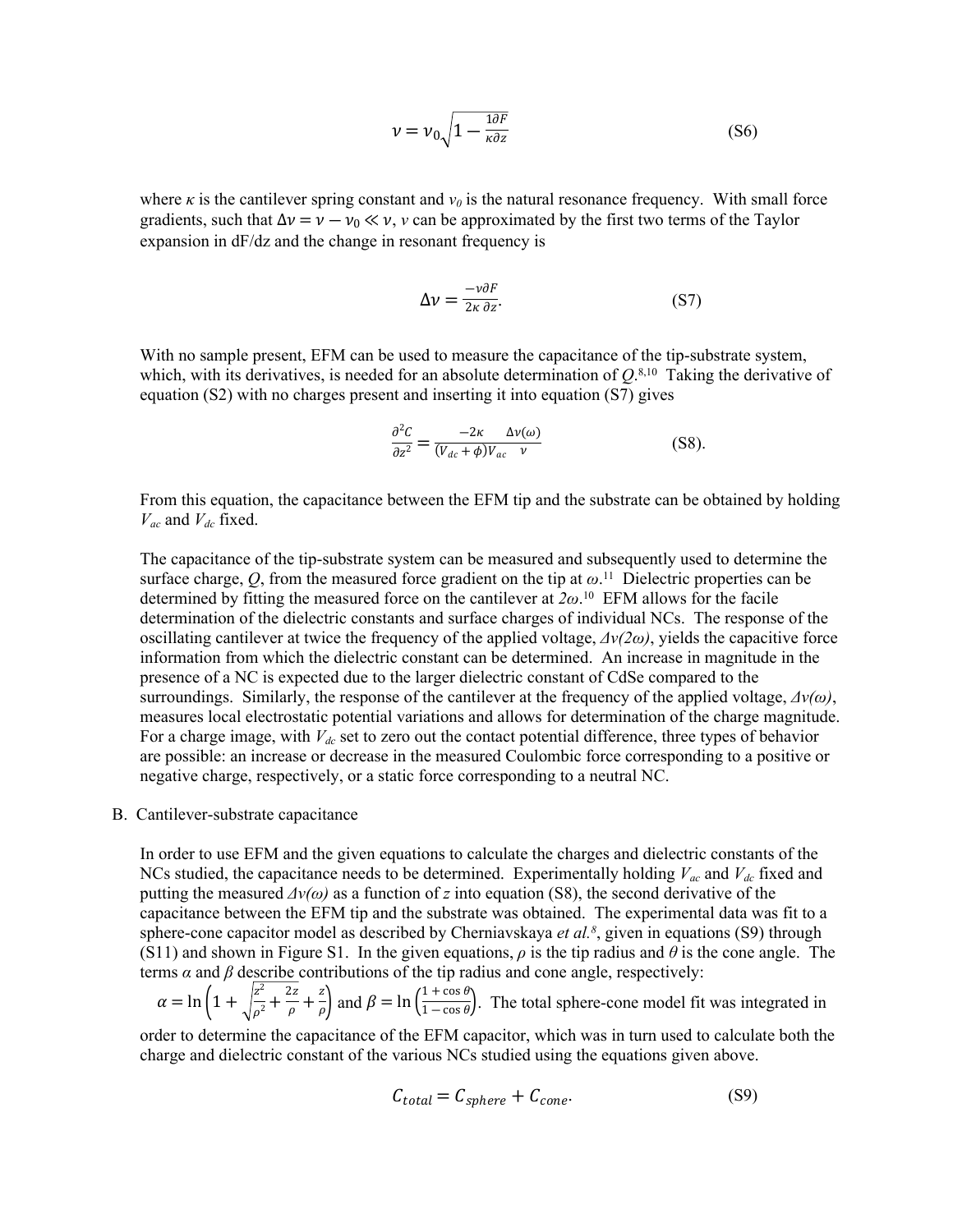$$
C_{sphere} = 4\pi\epsilon_0\rho + 4\pi\epsilon_0\rho \sum_{n=2}^{\infty} \frac{\sinh \alpha}{2\sinh n\alpha}
$$
 (S10)

$$
\beta = \ln \left( \frac{1 + \cos \theta}{1 - \cos \theta} \right) \tag{S11}
$$



**Figure S1.** (left) Diagram of the cone-sphere tip geometry that contributes to the total capacitance of the tip-substrate system with tip parameters labeled. (right) Cone-sphere model fit of the tip-surface interactions to experimental  $d^2C/dz^2$  vs. *z* data. The black, red, and blue solid lines are the sphere-cone fit and sphere and cone contributions, respectively, as determined with the equations given in corresponding colors. The grey circles describe the experimental data. Tip parameters determined for this set of data are given on the plot.

#### C. Photoexcitation calibration experiment

It has been shown that upon photoexcitation, CdSe NCs see an increase in their charge by 1e as a photoexcited electron tunnels through the polymer insulator later into the metallic HOPG substrate.<sup>7</sup> Then, upon termination of the excitation, an electron tunnels back into the NC. This process is described by the schematic given in Figure S2c. A similar photoexcitation experiment was performed here to calibrate the system and check the accuracy of the calculations performed. A set of NCs shown in the height image in Figure S2a where photoexcited with a Coherent 530 nm CW diode laser at a grazing angle. EFM images were continuously obtained for these NCs over time before, during, and after the excitation. Representative  $\Delta v(\omega)$  charge images across this time are given in Figure S2b. As seen in these charge images, the starting NCs are bright as they are negatively charged. Upon excitation, the NCs start to lose brightness as they lose an electron and become more positive. Finally, after the termination of the excitation, the NCs start to return to their original charge signals as an electron tunnels back into the NCs.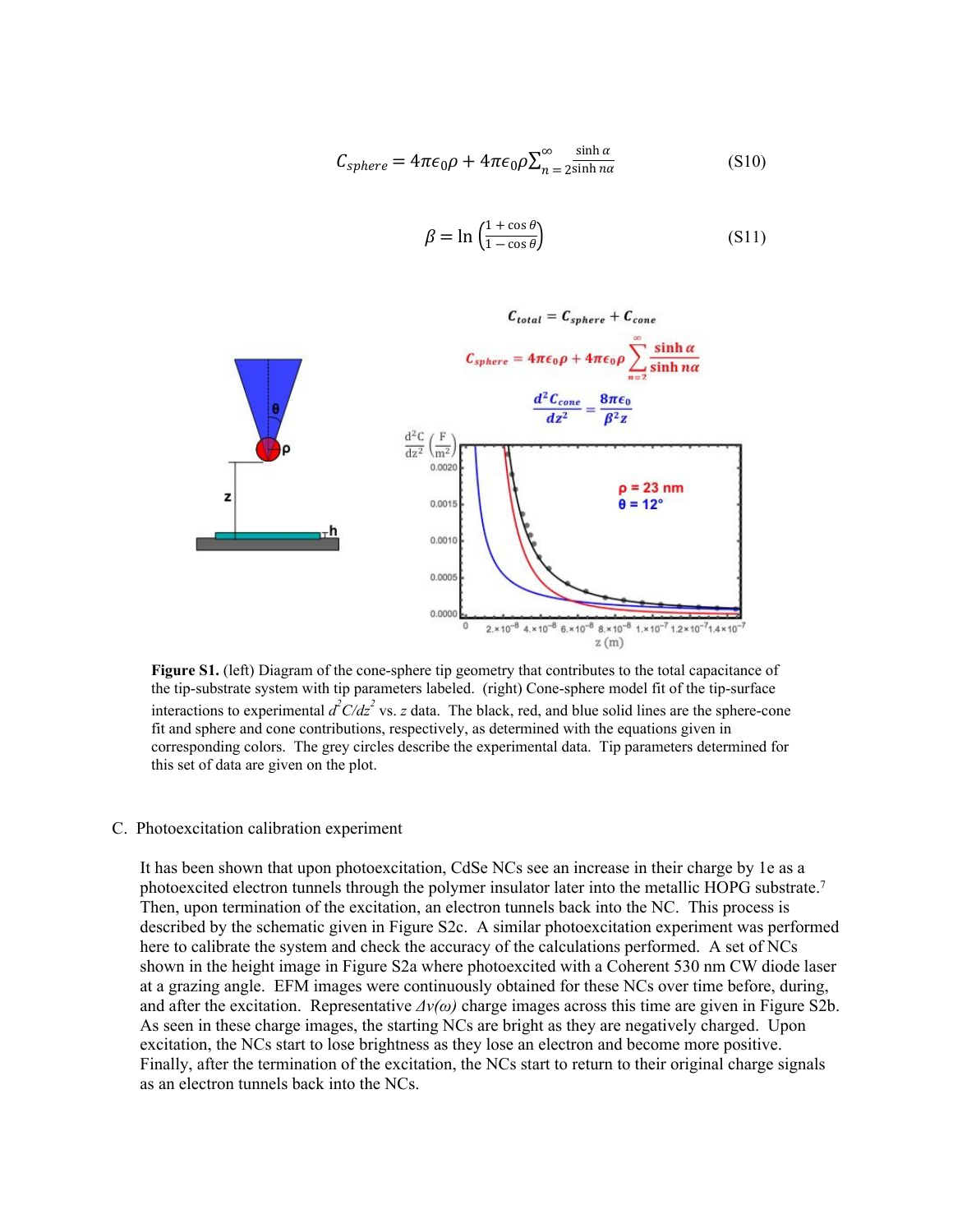

**Figure S2.** (a) Set of EFM images of an undoped NC sample with the height, charge, and dielectric images given left to right. (b) Charge images given for the same set of NCs taken at various time points. The left image shows the NCs before photoexcitation, the middle image was taken during photoexcitation, and the right image was taken about an hour after the photoexcitation ended. The green, blue, and red circles highlight three sample NCs across the images. (c) A schematic of the energy levels of the substrate-sample system diagraming the course of electrons upon photoexcitation of the NCs.

The  $\Delta v(\omega)$  value was collected for 17 individual NCs at 11 different time points each, giving 187 total data points, as given in Figure S3a. "Time traces" for the individual NCs were plotted with each data point connected by a solid line for a particular NC. The representative time used for each data point was taken as the starting time of each image. Vertical dotted lines in Figure S3a represent the times at which the laser photoexcitation started and ended. The average charge signal of the 17 NCs at each time point is given by the solid black line. As seen in the negative slope of the black line between the starting and end points of photoexcitation, on average, the NCs do see a decrease in their *Δν(ω)* signal (an increase in charge). The 187 obtained *Δν(ω)* values were culminated into a histogram as given in Figure S3b. Gaussian fits are overlaid on the histogram to show distributions of NCs giving certain  $Δν(ω)$  signals. From both the "time traces" and the histogram, discrete  $Δν(ω)$  signal jumps are seen, with the discrete difference corresponding to a 1e charge. This distinction was also confirmed by calculating the charge from the  $\Delta v(\omega)$  signal value using the given equations, with 0.35 V corresponding to approximately 1e from the calculations for this specific experiment.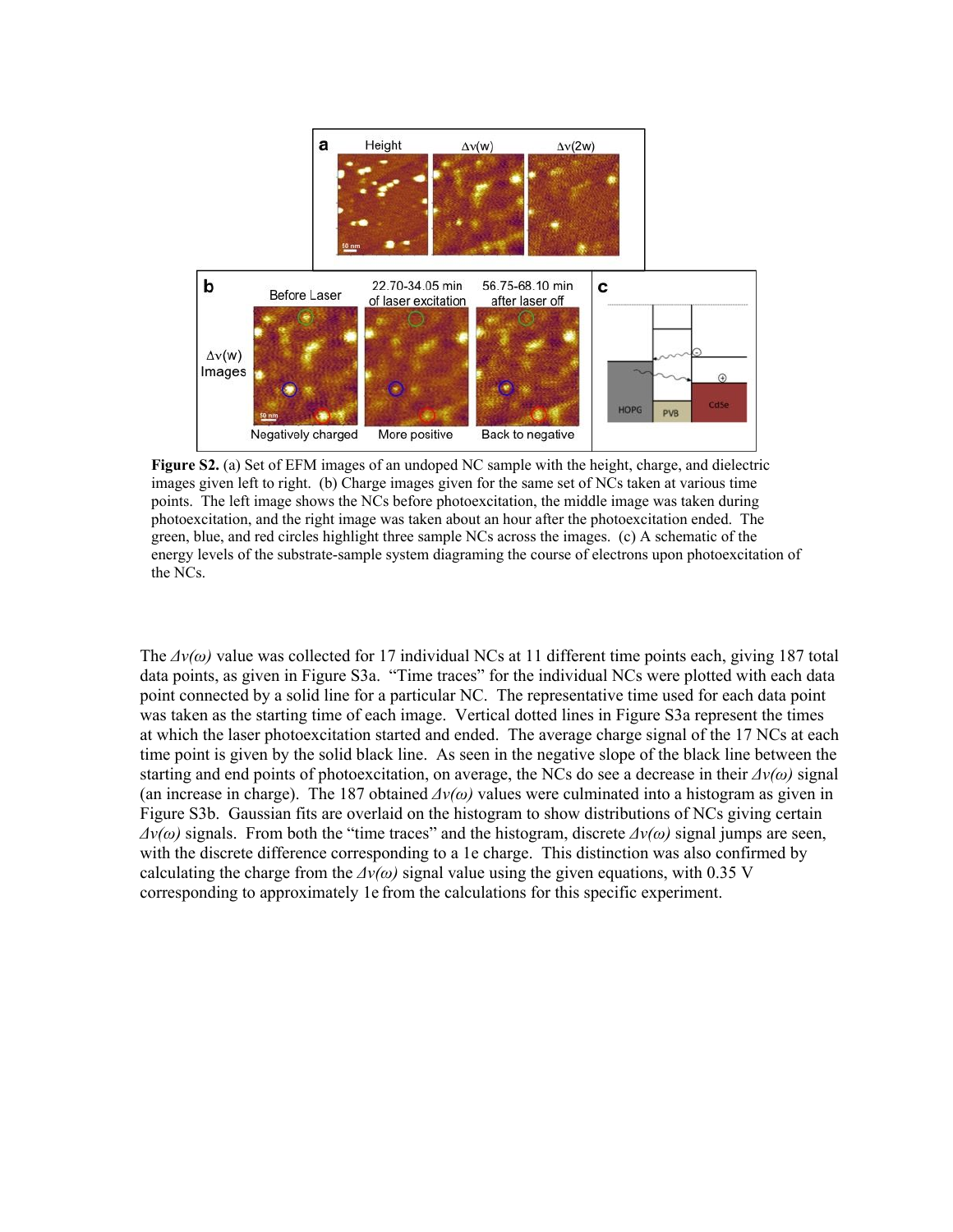

Figure S3. Photoexcitation calibration experiment. (a) "Time traces" for 17 individual NCs with data collected from 11 images per NC connected by solid lines. The representative time for each data point was taken as the starting time of each image. Vertical dotted lines represent the times at which the laser photoexcitation was started and ended, respectively. (b) The charge signal data for every NC at each time point presented in a histogram. The plots list both the raw *Δν(ω)* data and the charges calculated from the raw data.

# **3. Additional Data**



**Figure S4.** XRD patterns for samples with varying amounts of Ag/NC with the reference patterns of zincblende and wurtzite CdSe (in black) and cubic and orthorhomic  $Ag_2Se$  (in red) showing the presence of zincblende CdSe NCs in the samples, regardless of Ag concentration.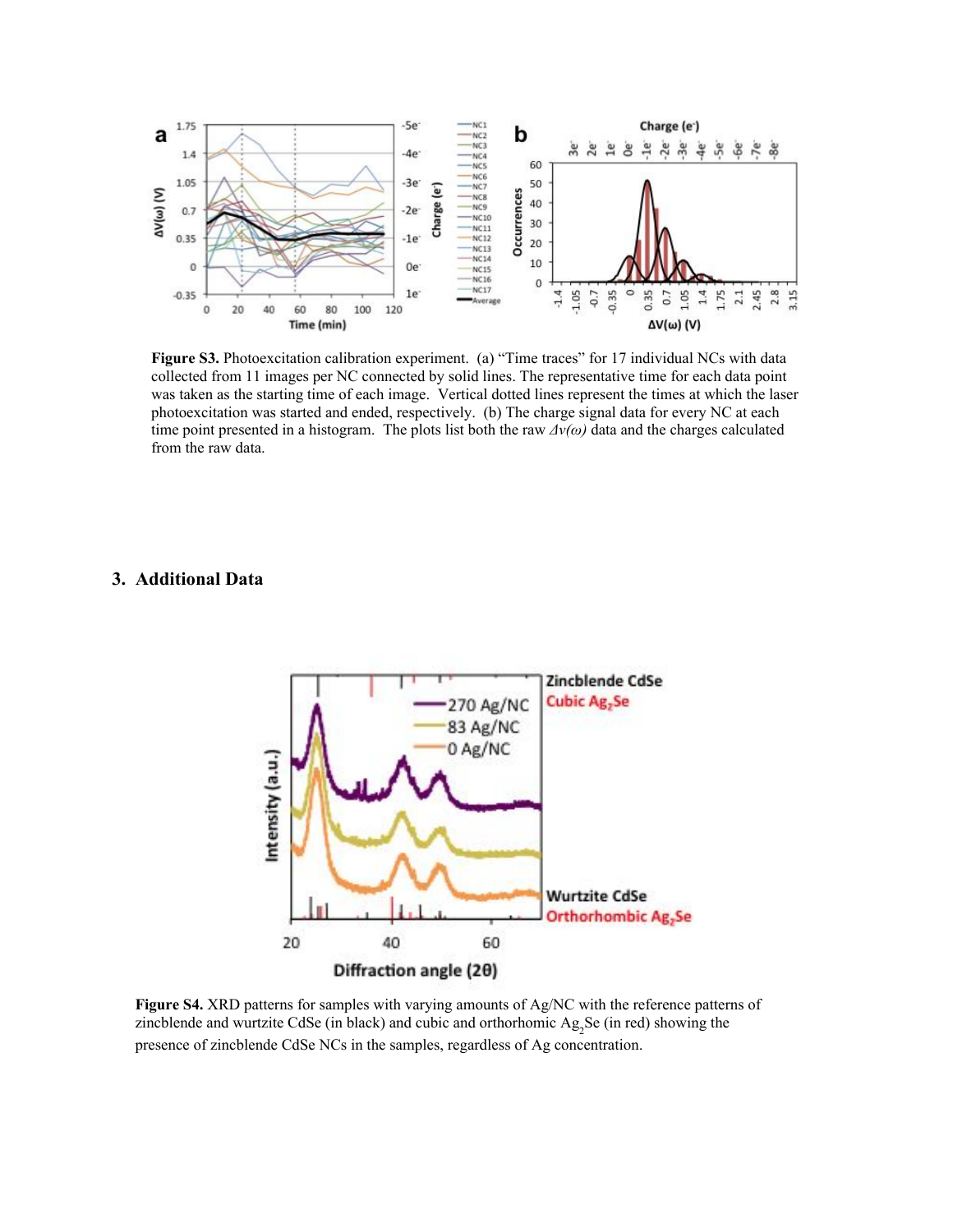

**Figure S5.** Lower magnification ADF-STEM images for samples of (a) 0 Ag/NC, (b) 83 Ag/NC, (c) 270 Ag/NC. Scale bars represent 10 nm in each image.



**Figure S6.** The number of incorporated Ag atoms per NC, determined by ICP-MS vs. the amount of Ag added to the exchange reaction, reported as a Ag/Cd molar percentage. As expected, as the amount of Ag added increases, the number of Ag/NC also increases.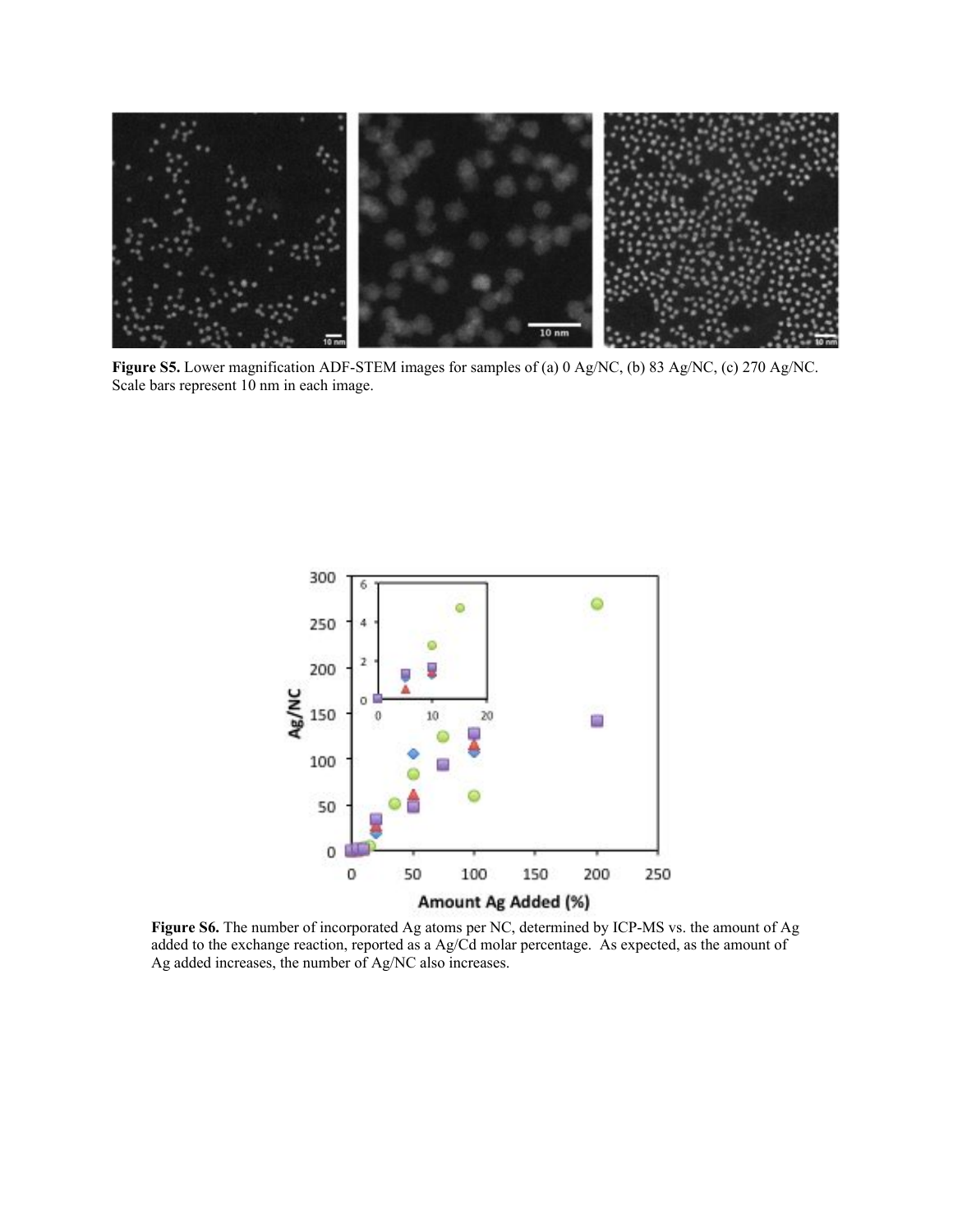

Figure S7. EFM images for a series of Ag<sup>+</sup> doped CdSe NCs with the height, charge, and dielectric images given left to right for each sample. Scale bars represent 100 nm. Additional optical and EFM data for this particular doping series are given in Figure S9.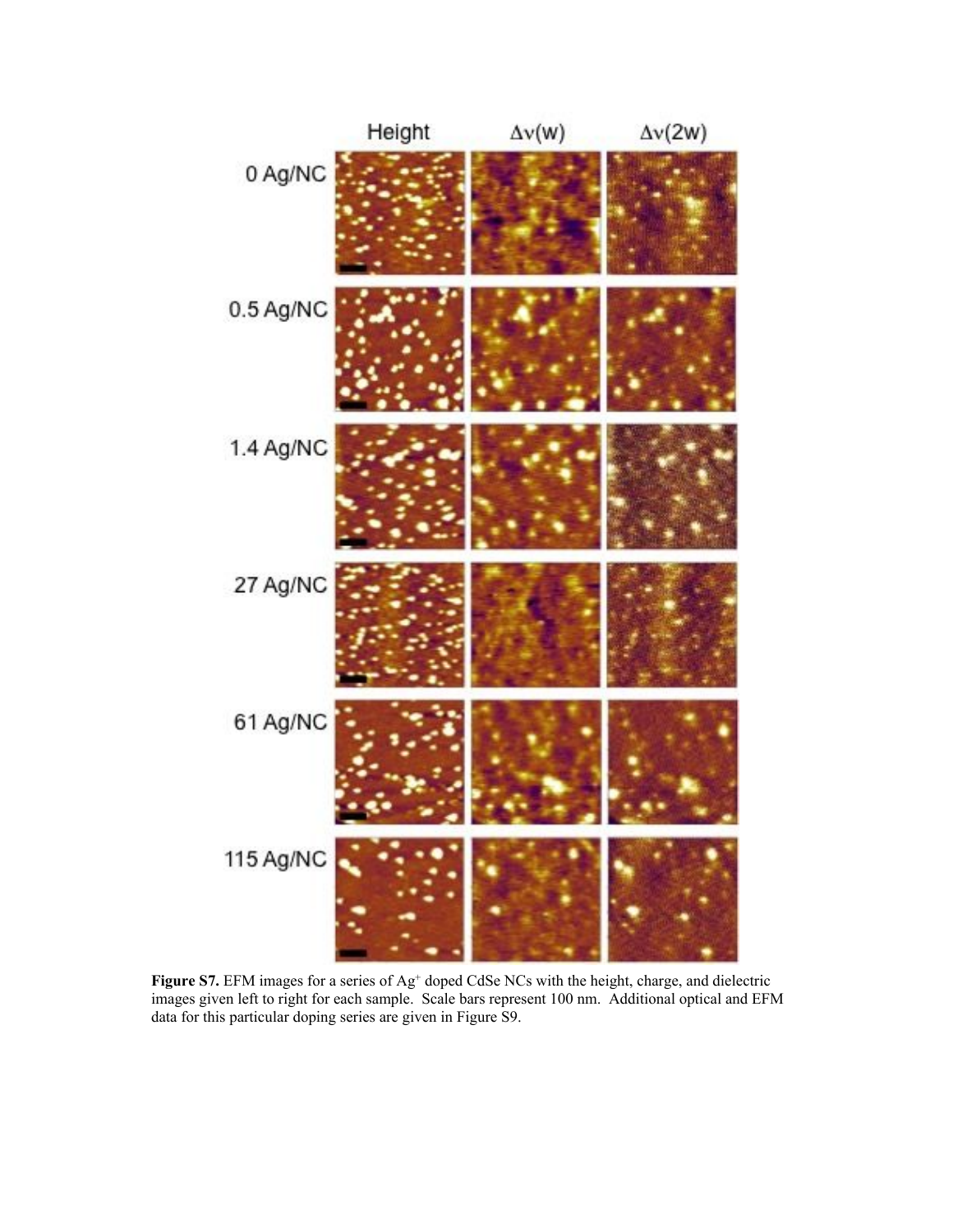Given below are optical and EFM data for additional doping sets, including sets of AgNO<sub>3</sub> doping of CdSe NCs and of AgClO<sub>4</sub>, LiNO<sub>3</sub>, and Ca(NO<sub>3</sub>)<sub>2</sub> doping of CdSe NCs.



**Figure S8.** (a) Absorbance and (b) PL spectra for a set of Ag-CdSe NC doping. The inset in (b) magnifies the weak fluorescence feature near 700 nm. (c) The maximum exciton PL intensities and (d) the average charges vs. Ag/NC for this trial of Ag-CdSe.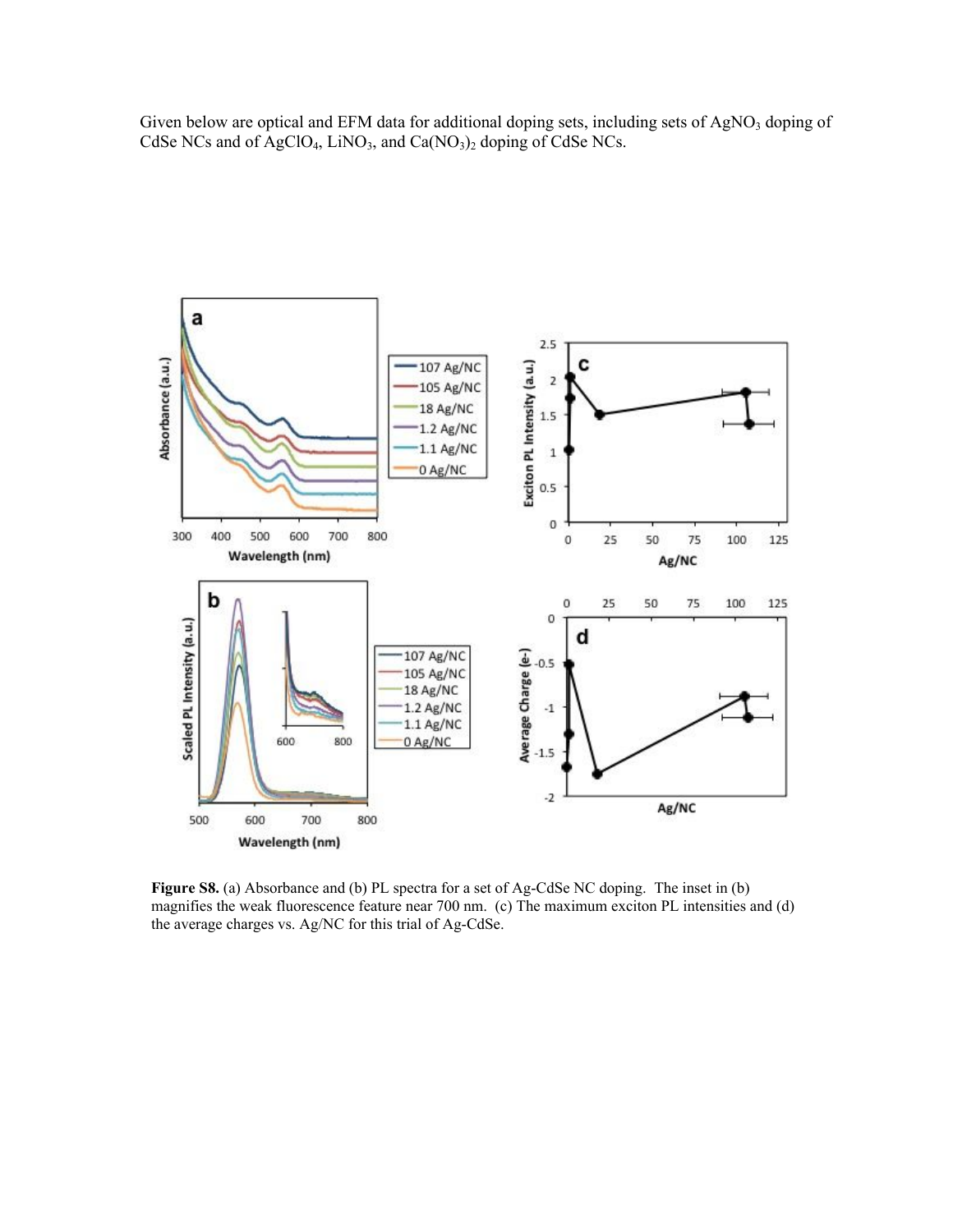

**Figure S9.** (a) Absorbance and (b) PL spectra for a set of Ag-CdSe NC doping. The inset in (b) magnifies the weak fluorescence feature near 700 nm. (c) The maximum exciton PL intensities and (d) the average charges vs. Ag/NC for this trial of Ag-CdSe.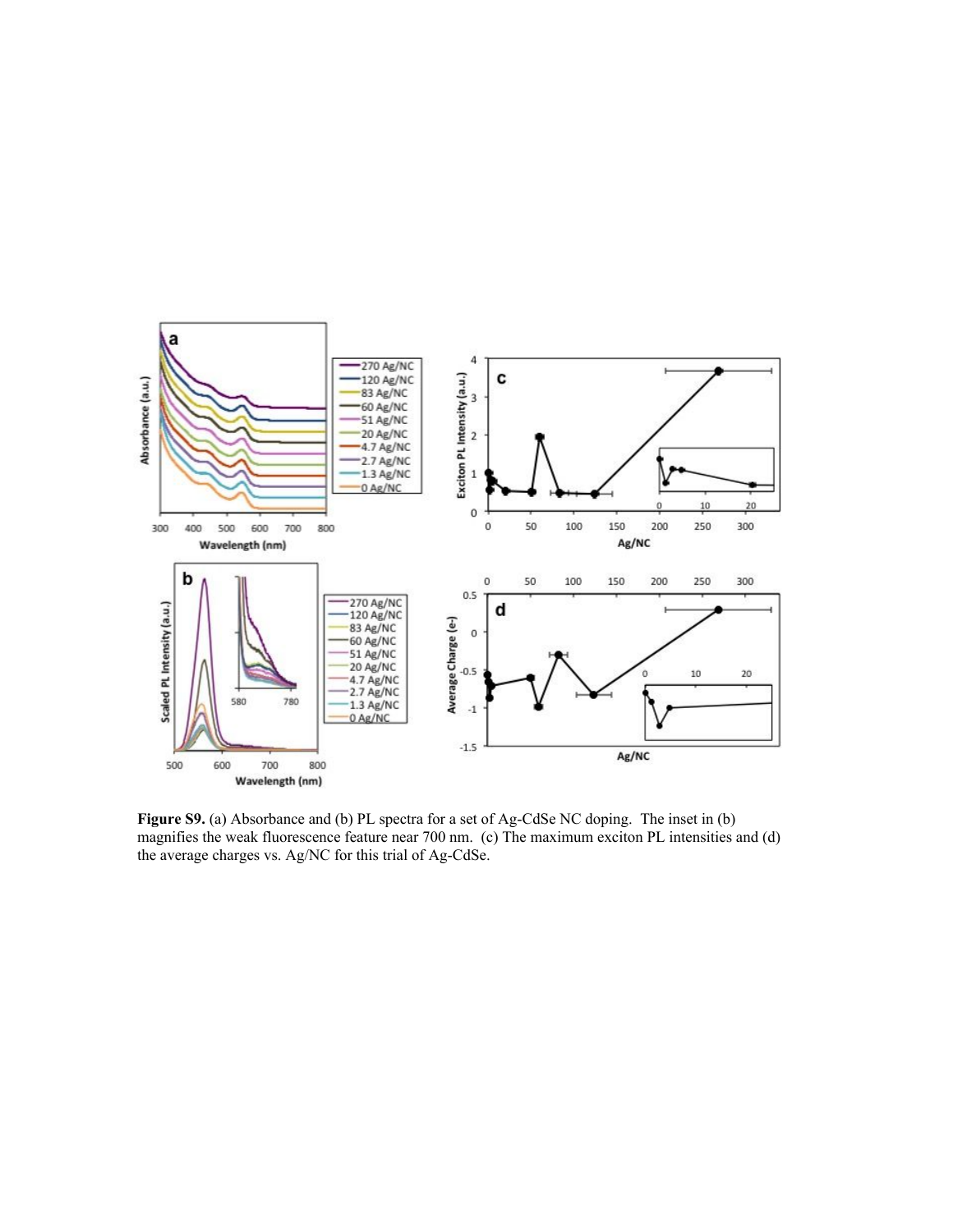

**Figure S10.** (a) Absorbance and (b) PL spectra for a set of Ag-CdSe NC doping. The inset in (b) magnifies the weak fluorescence feature near 700 nm. (c) The maximum exciton PL intensities and (d) the average charges vs. Ag/NC for this trial of Ag-CdSe.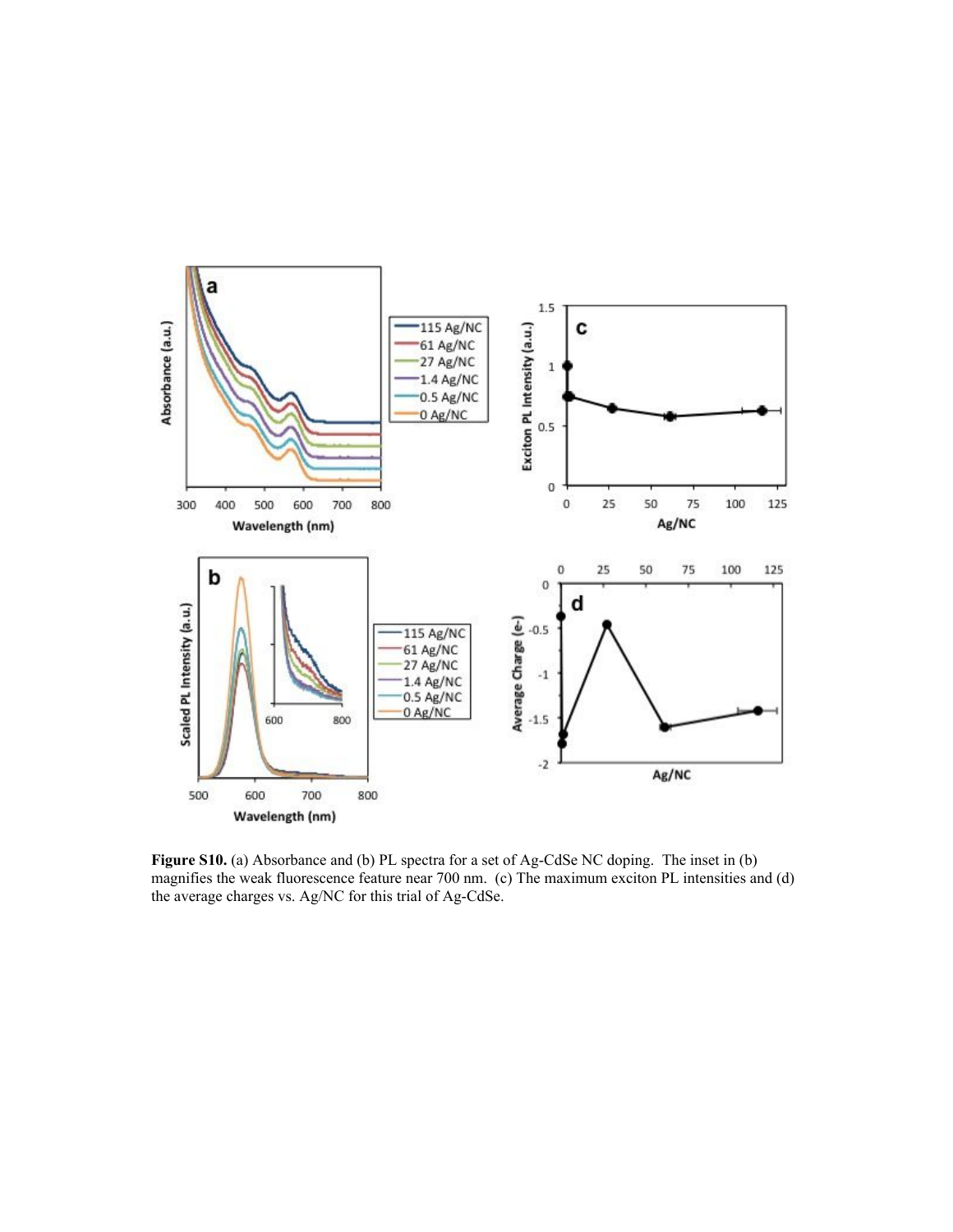

**Figure S11.** (a) Absorbance and (b) PL spectra for a set of Ag-CdSe NC doping. The inset in (b) magnifies the weak fluorescence feature near 700 nm. (c) The maximum exciton PL intensities and (d) the average charges vs. Ag/NC for this trial of Ag-CdSe.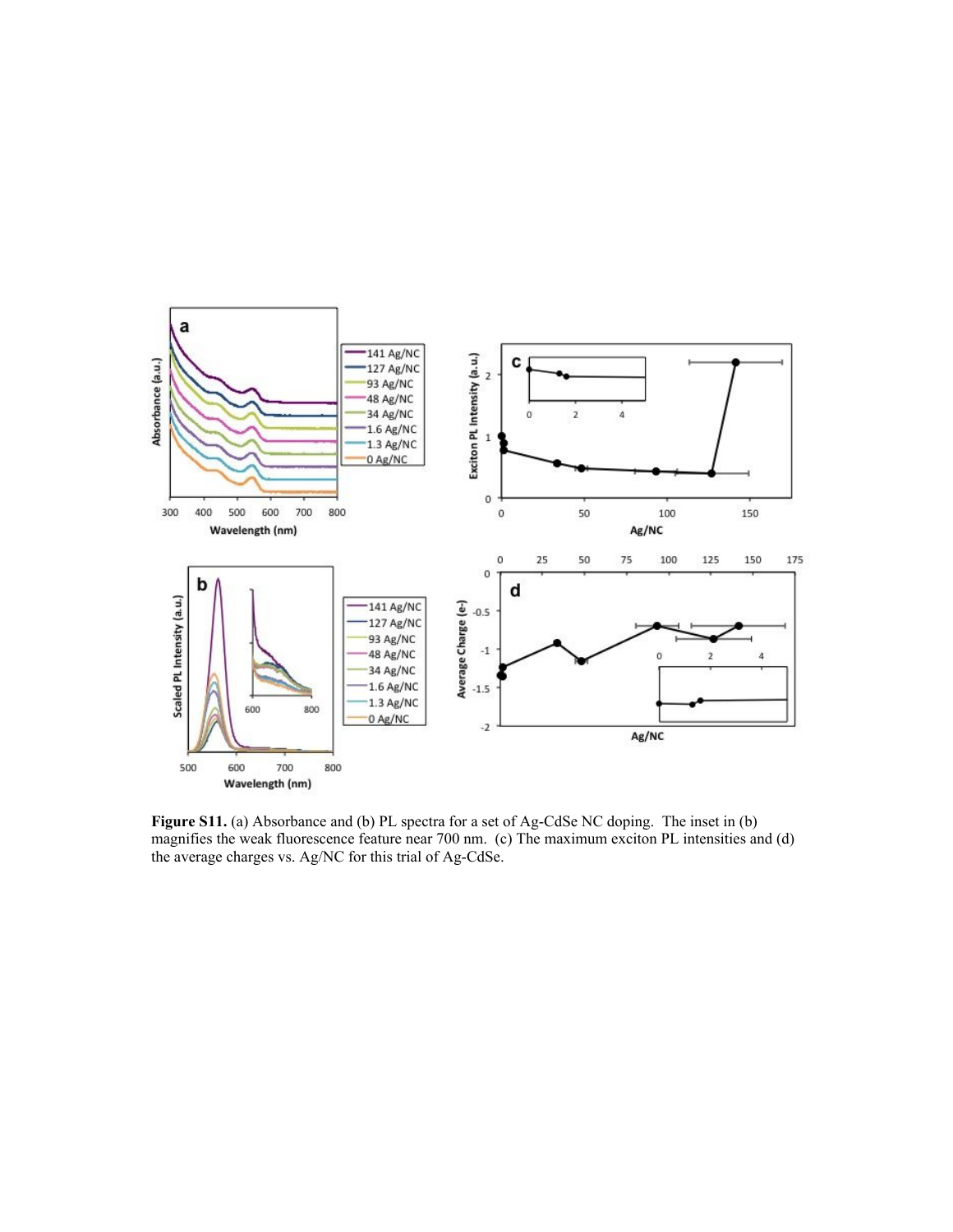

**Figure S12.** PL spectra for sets of CdSe doped with ethanolic solutions of (a)  $AgNO_3$ , (b)  $AgClO_4$ , (c) LiNO<sub>3</sub>, and (d) Ca(NO<sub>3</sub>)<sub>3</sub>. The insets in these plots magnify the spectra near 700 nm showing a weak fluorescence feature in this range for the  $AgNO_3$  and  $AgClO_4$  trials.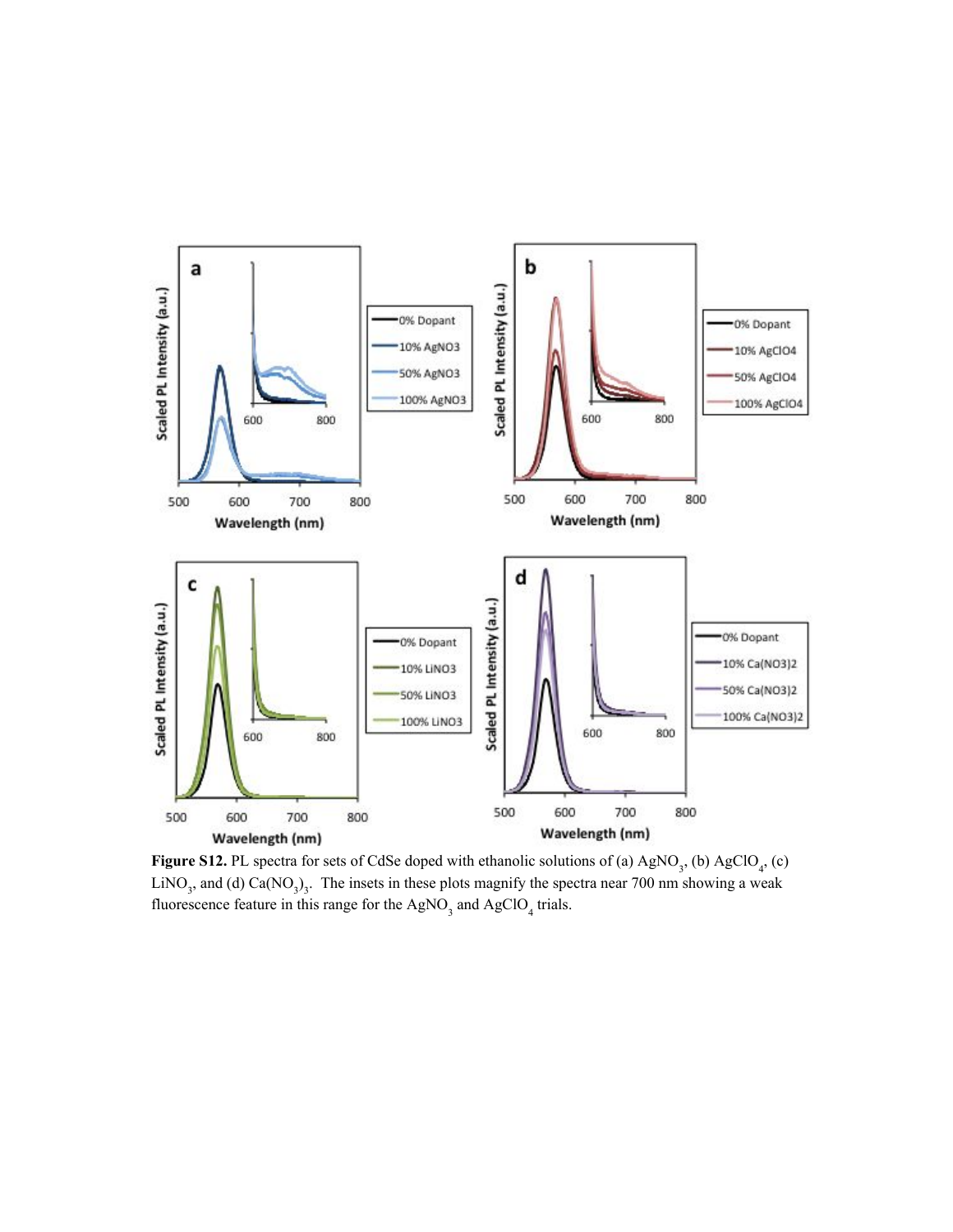

**Figure S13.** (a) Absorbance spectra for the same samples described in Figure S12. (c) The maximum exciton PL intensities and (d) the average charges vs. added dopant/Cd expressed as a percentage for these  $AgNO_3$ ,  $AgClO_4$ ,  $LiNO_3$ , and  $Ca(NO_3)_2$  trials.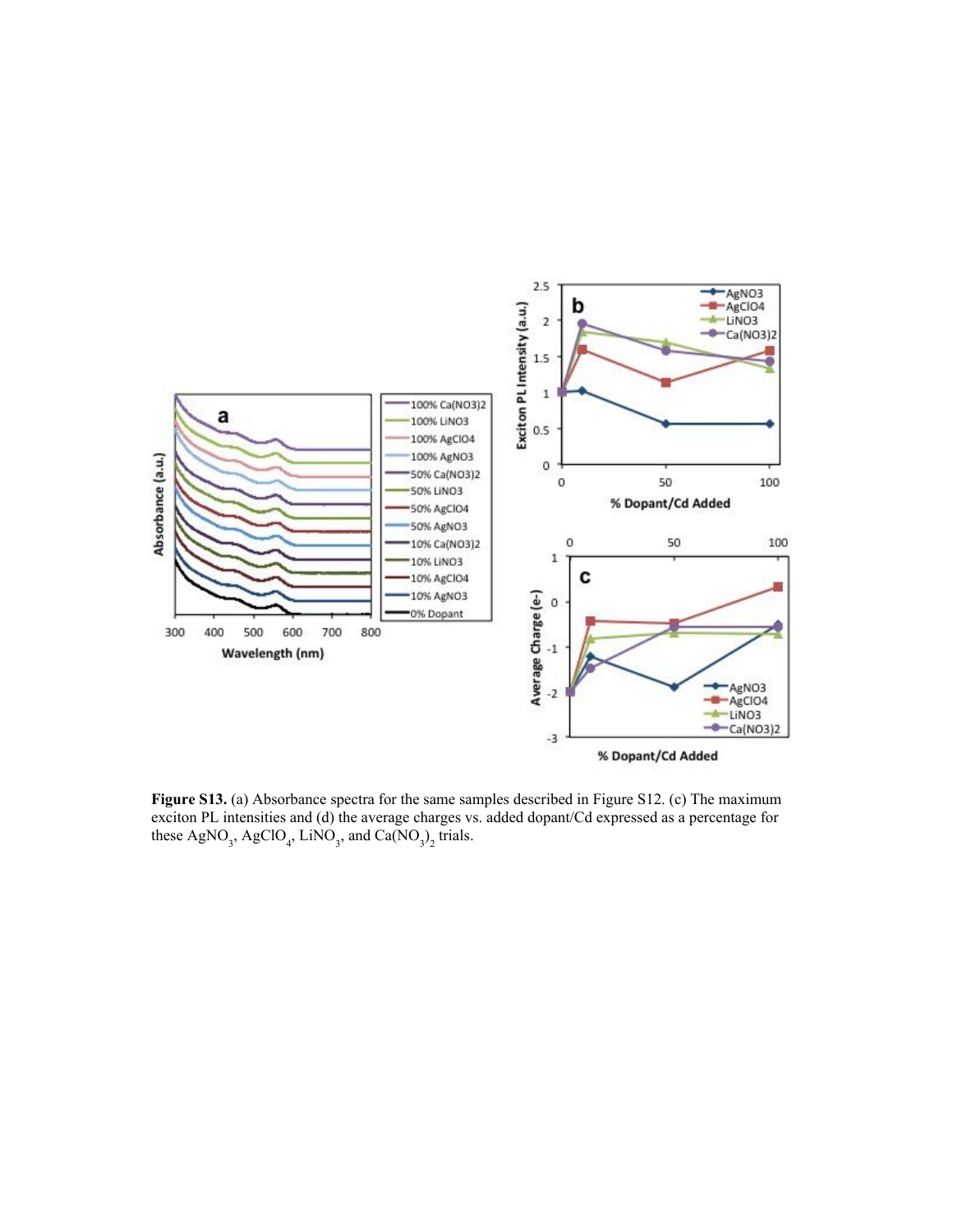

**Figure S14.** (a) Ensemble PL spectra for samples of Ag-CdSe NCs corresponding to the samples given in Figure 1 in the main paper. The inset in (a) magnifies the weak fluorescence feature near 700 nm. (b) The lifetime decay curves for the Ag-CdSe samples in (a). (c) Ensemble PL spectra for samples of Ag-CdSe NCs corresponding to the samples given in Figure S8. The inset in (c) magnifies the weak fluorescence feature near 700 nm. (d) The lifetime decay curves for the Ag-CdSe samples in (c).

|              | A <sub>1</sub><br>$(\% )$ | $\tau$ 1<br>(ns) | A2<br>(% ) | $\tau$ 2<br>(ns) | Amplitude<br>weighted lifetime<br>(ns) | Average<br>lifetime<br>(ns) | Quantum<br>yield<br>(%) | Radiative<br>rate<br>(1/ns) | Nonradiative<br>rate<br>(1/ns) | $\%$<br>change<br>$k_{rad}$ | %<br>change<br>$k_{nr}$ |
|--------------|---------------------------|------------------|------------|------------------|----------------------------------------|-----------------------------|-------------------------|-----------------------------|--------------------------------|-----------------------------|-------------------------|
| 0 Ag/NC      | 72.75                     | 5.52             | 27.25      | 39.44            | 14.76                                  | 30.22                       | 1.4                     | $4.5 \times 10^{-4}$        | $3.3 \times 10^{-2}$           |                             |                         |
| 60<br>Ag/NC  | 73.16                     | 8.50             | 26.84      | 52.51            | 20.31                                  | 39.04                       | 2.2                     | $5.6 \times 10^{-4}$        | $2.5 \times 10^{-2}$           | 24                          | $-23$                   |
| 270<br>Ag/NC | 75.59                     | 11.53            | 24.41      | 52.65            | 21.57                                  | 36.04                       | 8.7                     | $2.4 \times 10^{-3}$        | $2.5 \times 10^{-2}$           | 430                         | $-22$                   |

**Table S1.** Measured lifetime data for Ag-CdSe samples calculated from the lifetime decay curves in Figure S14(b).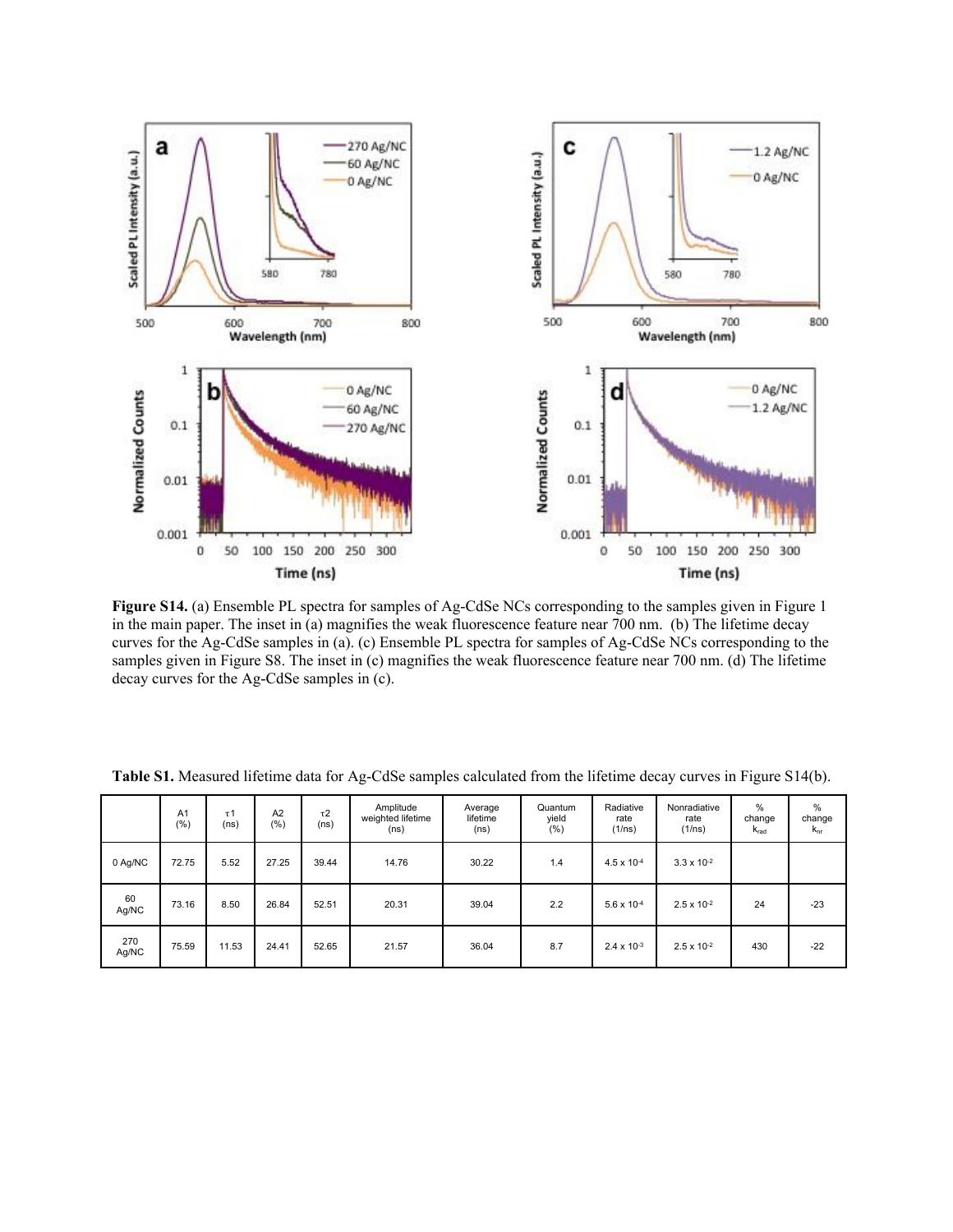|              | A <sub>1</sub><br>(%) | τ1<br>(ns) | A2<br>(%) | $\tau$ 2<br>(ns) | Amplitude<br>weighted lifetime<br>(ns) | Average<br>lifetime<br>(ns) | Quantum<br>yield<br>(%) | Radiative<br>rate<br>(1/ns) | Nonradiative<br>rate<br>(1/ns) | $\%$<br>change<br>$K_{rad}$ | $\frac{0}{0}$<br>change<br>$k_{nr}$ |
|--------------|-----------------------|------------|-----------|------------------|----------------------------------------|-----------------------------|-------------------------|-----------------------------|--------------------------------|-----------------------------|-------------------------------------|
| 0 Ag/NC      | 71.14                 | 7.40       | 28.86     | 41.44            | 17.23                                  | 31.03                       | 1.1                     | $3.5 \times 10^{-4}$        | $3.2 \times 10^{-2}$           |                             |                                     |
| 1.2<br>Ag/NC | 73.77                 | 7.00       | 26.23     | 43.75            | 16.64                                  | 32.35                       | 1.7                     | $5.3 \times 10^{-4}$        | $3.0 \times 10^{-2}$           | 51                          | $-5$                                |

**Table S2.** Measured lifetime data for Ag-CdSe samples calculated from the lifetime decay curves in Figure S14(d).



**Figure S15.** Cartoons that demonstrate different possibilities for introduction of dopants into NCs that help to explain the different trends in PL intensity/charge across doping trials and the correlation between PL intensity and charge.

# **4. References**

1. Yu, W. W.; Peng, X. *Angew. Chem., Int. Ed.* **2002,** 41, 2368-2371.

2. Bullen, C. R.; Mulvaney, P. *Nano Lett.* **2004,** 4, 2303-2307.

3. Sahu, A.; Kang, M. S.; Kompch, A.; Notthoff, C.; Wills, A. W.; Deng, D.; Winterer, M.; Frisbie, C. D.; Norris, D. J. *Nano Lett.* **2012,** 12, 2587-2594.